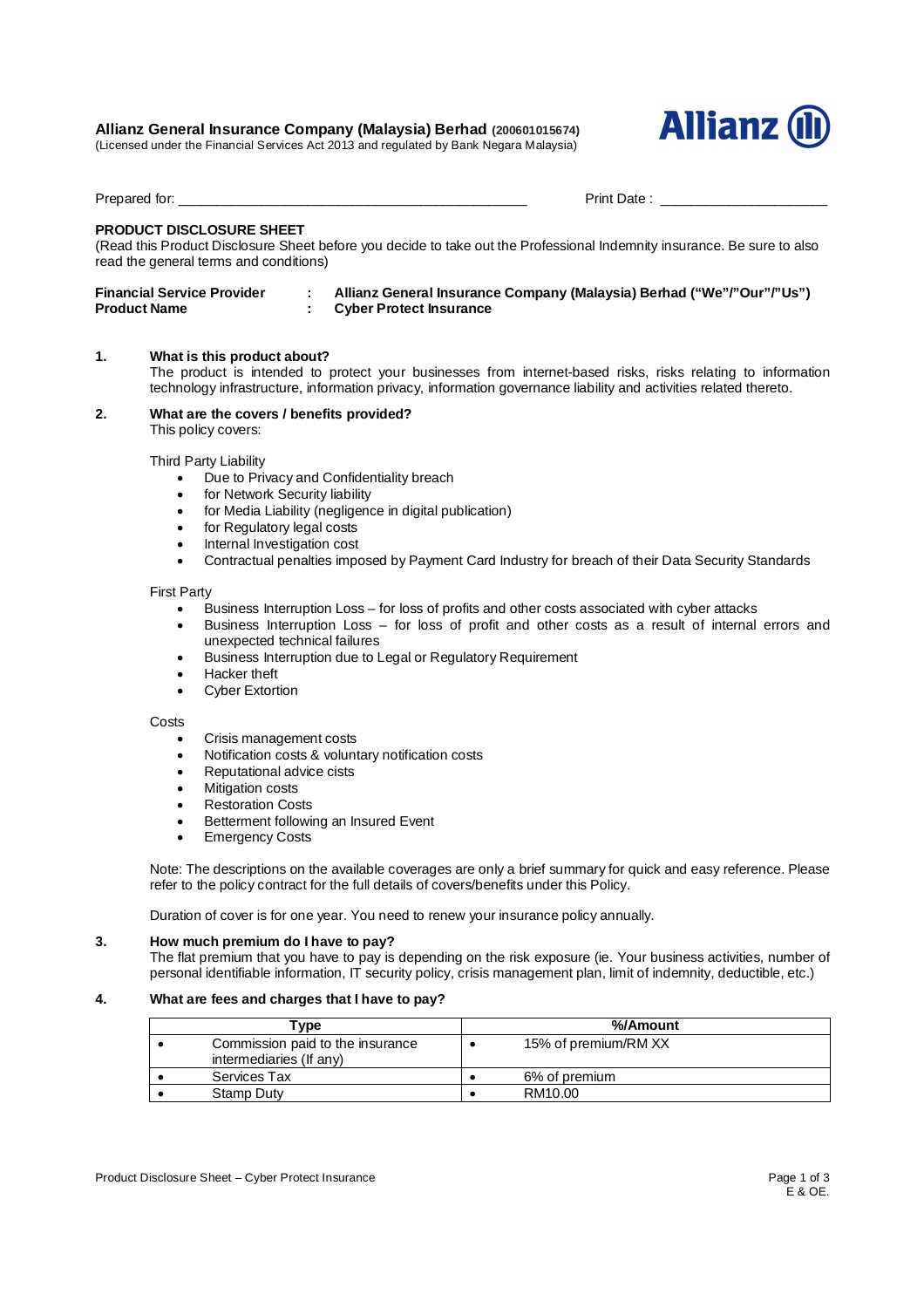

# **5. What are some of the key terms and conditions that I should be aware of?**

Importance of disclosure

#### **Non-Consumer Insurance Contract**

Pursuant to Paragraph 4 (1) of Schedule 9 of the Financial Services Act 2013, if you are applying for this Insurance for purposes related to your trade, business or profession, you have a duty to disclose any matter that you know to be relevant to our decision in accepting the risks and determining the rates and terms to be applied and any matter a reasonable person in the circumstances could be expected to know to be relevant, otherwise it may result in avoidance of contract, claim denied or reduced, terms changed or varied, or contract terminated.

This duty of disclosure for Non-Consumer Insurance Contract shall continue until the time the contract is entered into, varied or renewed. You also have a duty to tell us immediately if at any time after your contract of insurance has been entered into, varied or renewed with us, any of the information given is inaccurate or has changed.

- Every application must come with completed Cyber Protect Insurance Form and other underwriting information where deemed necessary.
- You must ensure that your limit of liability is adequate to cover your risk exposure.
- You must declare the correct underwriting information and your claims experience

# **6. What are the major exclusions under this policy?**

- Dishonest or improper conduct
- Bodily injury and property damage
- Contractual liability
- Prior claims and circumstances
- Trade secrets and intellectual property
- War, looting and governmental acts
- Trading purchase or sale transactions or other dealing in securities, commodities, derivatives, foreign or deferral funds, currencies, foreign exchange and the like
- Pollution
- Natural perils
- Licensing fees
- Securities claims
- Company versus Insured claims
- Inadequate description and financial communications applicable to Media Liability cover
- Below additional exclusions are applicable only to Business Interruption Loss, Restoration costs and Business Interruption due to Legal or Regulatory Requirement
	- Network Interruption by service provider
	- Scheduled Interruption
	- Unexpected Demand Insured's failure to anticipate or plan for normal or above normal operational demand unless the demand is the result of a cyberattack to Insured's computer system

(The description of the above exclusions is only a brief summary for quick and easy reference. The details of which are stated in the Policy Wording.)

# **7. Can I cancel my policy?**

Both of you or us may cancel this Policy by mailing or delivering written notice of cancellation to the other, at least thirty (30) days before the effective date of cancellation. Notice of cancellation will state the effective date of cancellation. The policy period then in effect will end on that date

# **8. What do I need to do if there are changes to my contact details?**

It is important that you inform us of any change in your contact details to ensure that all correspondences reach you in a timely manner.